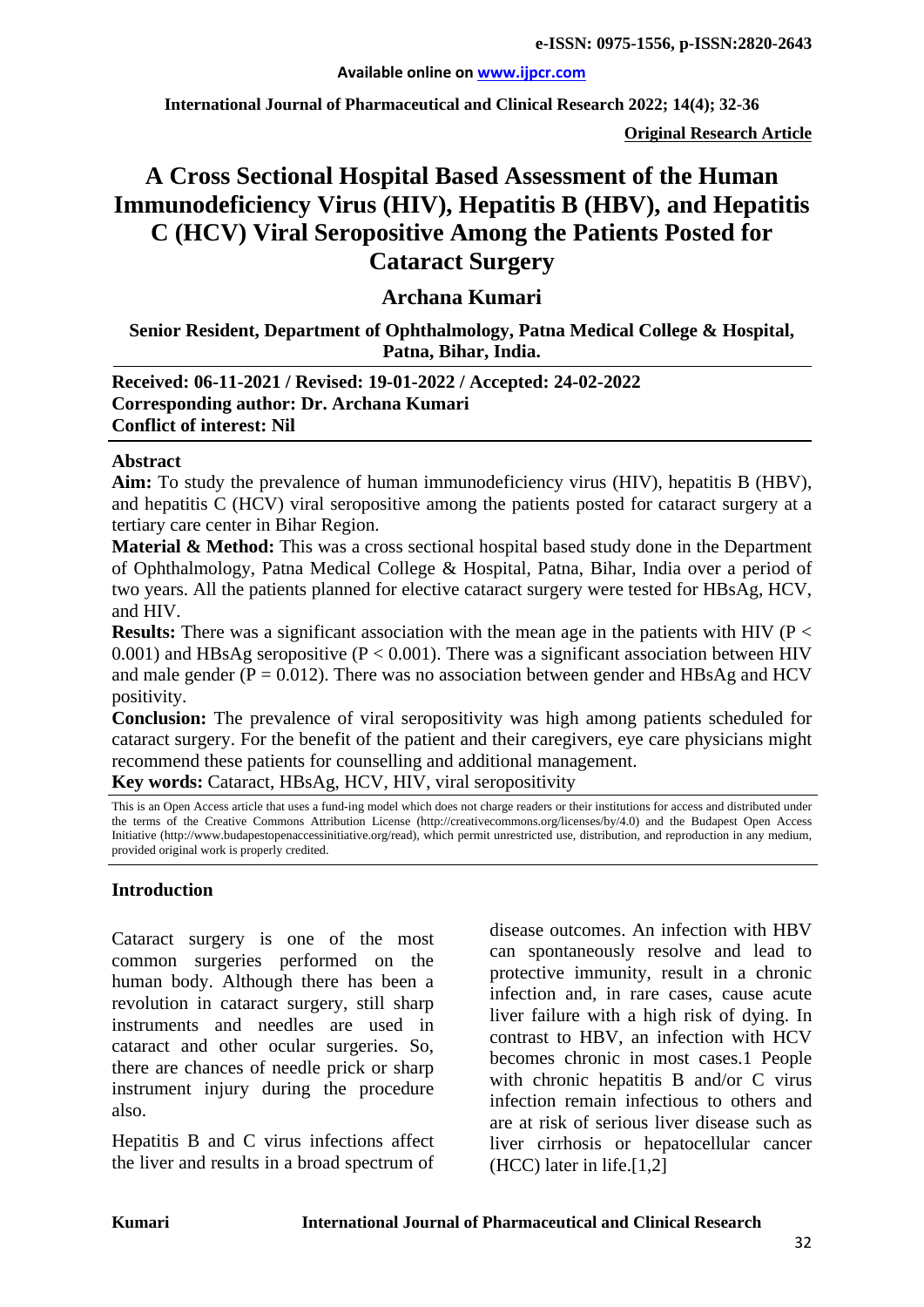Peribulbar anesthesia was the common mode of anesthesia for cataract surgery and entailed the use of a sharp 24‑gauge needle to administer it.[3,4] The incidence of needle‑prick injury in ophthalmological practice was reported as 0.06–0.08 per 1,000 surgeries in our country.[5]

The World Health Organization (WHO) reported HIV infection in 36.8 million people all over the world.[6]The corresponding numbers for HBV and HCV infections were 251 and 70 million, respectively.[7]

HIV, Hepatitis B and C are not routinely tested before cataract surgery in majority of our ophthalmology setting. In India, most of the patients undergoing cataract surgery were not routinely tested for viral seropositivity. Occult carriers of viral infections were prone to infecting others and were deprived of proper treatment.[8- 10]

Thus, this study aims to study the prevalence of human immunodeficiency virus (HIV), hepatitis B (HBV), and hepatitis C (HCV) viral seropositive among the patients posted for cataract surgery at a tertiary care center in Bihar Region.

## **Material & Method:**

This was a cross sectional hospital based study done in the Department of Ophthalmology, Patna Medical College & Hospital, Patna, Bihar, India over a period of two years. All the patients planned for elective cataract surgery were tested for HBsAg, HCV, and HIV. Congenital and developmental cataracts (involving the pediatric age group) were excluded from the study.

The protocol was approved by the Institutional Ethical Committee and strictly adhered to the Declaration of Helsinki.

Preoperatively, all cataract patients underwent comprehensive ocular examination and laboratory investigations. All the patients were requested to sign informed consent for serological evaluation for HBV, HCV, and HIV by rapid diagnostic antibody test kit as recommended by the National AIDS Control Organization (NACO). The patients who were illiterate had the consent readout along with a caregiver and their thumb impressions were obtained. Other laboratory investigations included complete blood count/hemogram and random blood sugar. The HIV was again tested with the Enzyme Linked Immuno-Sorbent Assay (ELISA) test kit.

Post-test counseling was given to the seropositive cases and they were referred to the antiretroviral therapy (ART) center for registration and baseline investigations. The information recorded was kept confidential. Patients' demographic details like age, gender, education, and occupation were collected.

### **Statistical analysis**

The details were recorded on proforma and data were analyzed by using the SPSS (Statistical Package for Social Science) version 25:0. Qualitative data variables were expressed by using frequency and percentage (%). Quantitative data variables were expressed by using mean, SD, etc. The Chi-square test was used to find the association between HBV, HCV, and HIV with age group (years) and gender. The P value <0.05 was considered significant.

## **Results:**

A total of 5050 cataract patients were operated on over a period of one year. Of these, 4102 (81.2%) were adults; 2223 (44.0%) were males, while 2827 (44.3%) were females. Their ages ranged from 19 to 88 years;  $160$   $(3.1\%)$  were found to be seropositive for one of the viruses.

Methodology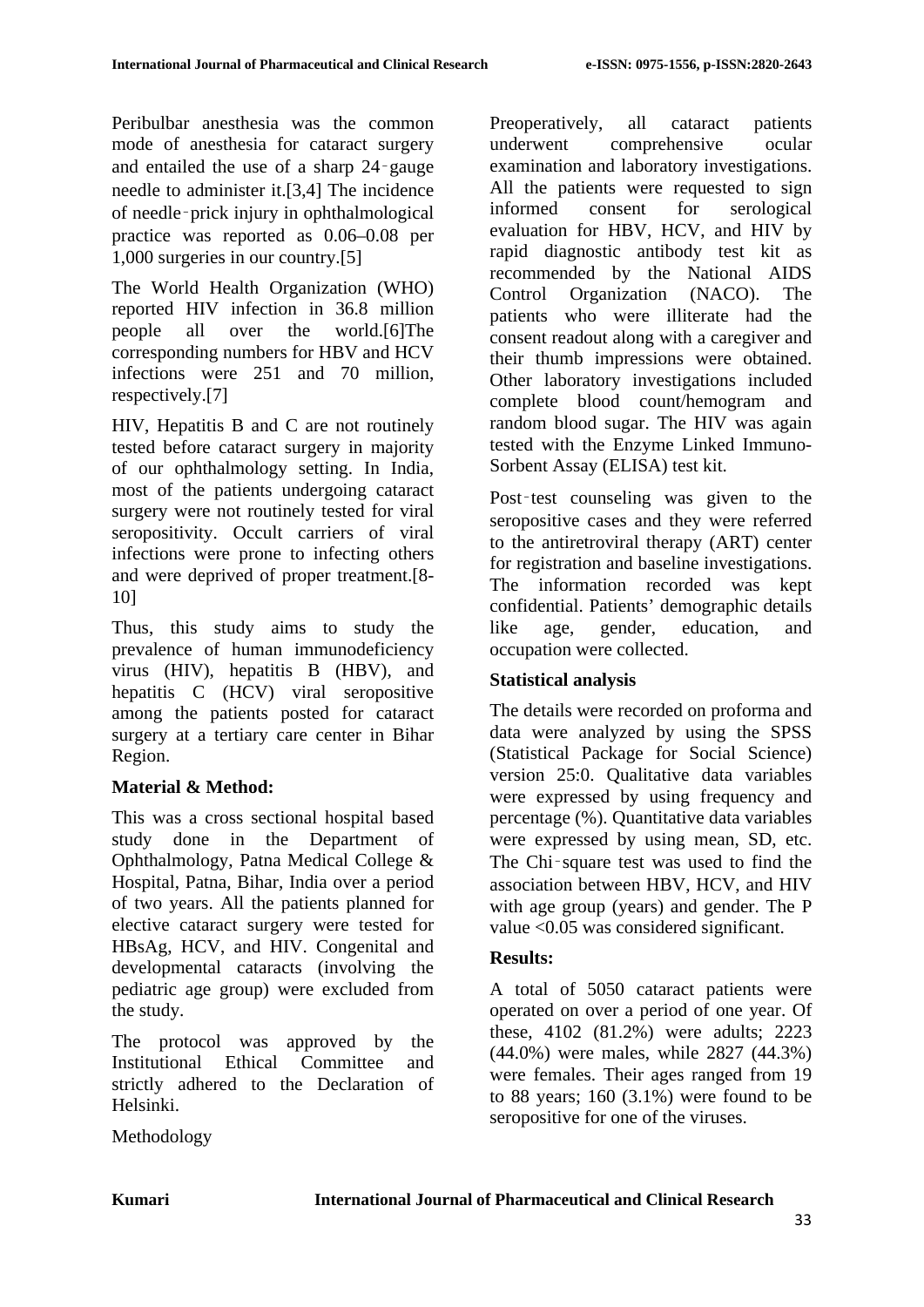The average age for seropositive patients was 54.7 years (SD 11.5 years); 89 (55.6%) seropositive were males, 71 (43.9%) were females.

The prevalence for HIV was 61 (1.2%), HBsAg was 70 (1.3%), and HCV was 10  $(0.19\%)$ .

Six were positive for  $HIV + HBV$ , two for  $HIV + HCV$ , and one for  $HBV + HCV$ .

There was a significant association with the mean age in the patients with HIV ( $P <$ 0.001) and HBsAg seropositive (P < 0.001). There was a significant association between HIV and male gender  $(P = 0.012)$ . There was no association between gender and HBsAg and HCV positivity. (Table 1)

| Table 1: Age and gender distribution among the human immunodeficiency virus (HIV), |
|------------------------------------------------------------------------------------|
| hepatitis $B(HBV)$ , and hepatitis $C(HCV)$ seropositive cases                     |

| <b>Variables</b> | <b>Negative</b> | <b>Positive</b> | <b>Tota</b> | $P-$    | Gen        | <b>Negativ</b>   | <b>Positive</b>  | <b>Total</b> | $P-$  |
|------------------|-----------------|-----------------|-------------|---------|------------|------------------|------------------|--------------|-------|
|                  |                 |                 |             | value   | der        | e                |                  |              | value |
| <b>HIV</b>       |                 |                 |             |         |            |                  |                  |              |       |
| $<40$ years      | $\overline{3}$  | 8               | 11          |         | Mal        | 66               | 40               | 106          |       |
|                  | $(27.2\%)$      | (72.7%)         |             |         | e          | $(62.2\%)$       | (37.7%)          |              |       |
| $41 - 60$        | 76              | 22              | 98          | < 0.001 |            |                  |                  |              | 0.012 |
| years            | (77.5%)         | $(22.4\%)$      |             |         | Fem<br>ale | 44<br>$(81.4\%)$ | 10               | 54           |       |
| $>60$ years      | 48              | $3(5.8\%)$      | 51          |         |            |                  | $(18.5\%)$       |              |       |
|                  | $(94.1\%)$      |                 |             |         |            |                  |                  |              |       |
| <b>HBsAg</b>     |                 |                 |             |         |            |                  |                  |              |       |
| $<40$ years      | $\overline{7}$  | $\overline{4}$  | 11          |         | Mal        | 25               | 81<br>$(76.4\%)$ | 106          | 0.441 |
|                  | $(63.6\%)$      | $(36.3\%)$      |             |         | e          | $(23.5\%)$       |                  |              |       |
| $41 - 60$        | 36              | 62              | 98          | < 0.001 |            | 15               | 39               | 54           |       |
| years            | (36.7%)         | $(63.2\%)$      |             |         | Fem        |                  |                  |              |       |
| $>60$ years      | $1(1.9\%)$      | 50              | 51          |         | ale        | (27.7%)          | $(72.2\%)$       |              |       |
|                  |                 | $(98.0\%)$      |             |         |            |                  |                  |              |       |
| <b>HCV</b>       |                 |                 |             |         |            |                  |                  |              |       |
| $<40$ years      | 11              | $\overline{0}$  | 11          |         | Mal        | 101              | 5(4.7%)          | 106          |       |
|                  | $(100\%)$       |                 |             |         | e          | $(95.2\%)$       |                  |              |       |
| $41 - 60$        | 90              | $8(8.1\%)$      | 98          | 0.281   | Fem        | 50               | $4(7.4\%)$       | 54           | 0.810 |
| years            | $(91.8\%)$      |                 |             |         | ale        | $(92.5\%)$       |                  |              |       |
| $>60$ years      | 49              | $2(3.9\%)$      | 51          |         | Tota       |                  | 9                | 160          |       |
|                  | $(96.0\%)$      |                 |             |         | 1          | 151              |                  |              |       |
| Total            | 150             | 10              | 212         |         |            |                  |                  |              |       |

### **Discussion:**

Ali et al.[11] reported Hepatitis B in (3.6%) as compared to Hepatitis C in (5.1%) of all the positive patients. In another study prevalence of Hepatitis B was (8.66%) and Hepatitis C was (11.66%).[12] Soomro et al also reported that among the 20.67% positive patient of Hepatitis B/C, prevalence of Hepatitis B

was 11.29% while Hepatitis C was 88.70%.[13]

In India, although femtosecond laser cataract surgery reached a few cities, manual small-incision cataract surgery (MSICS) is a major chunk of the surgical mode of cataract extraction due to the costeffectiveness and lesser learning curve in comparison to phacoemulsification.[14] In MSICS, there is a chance of minor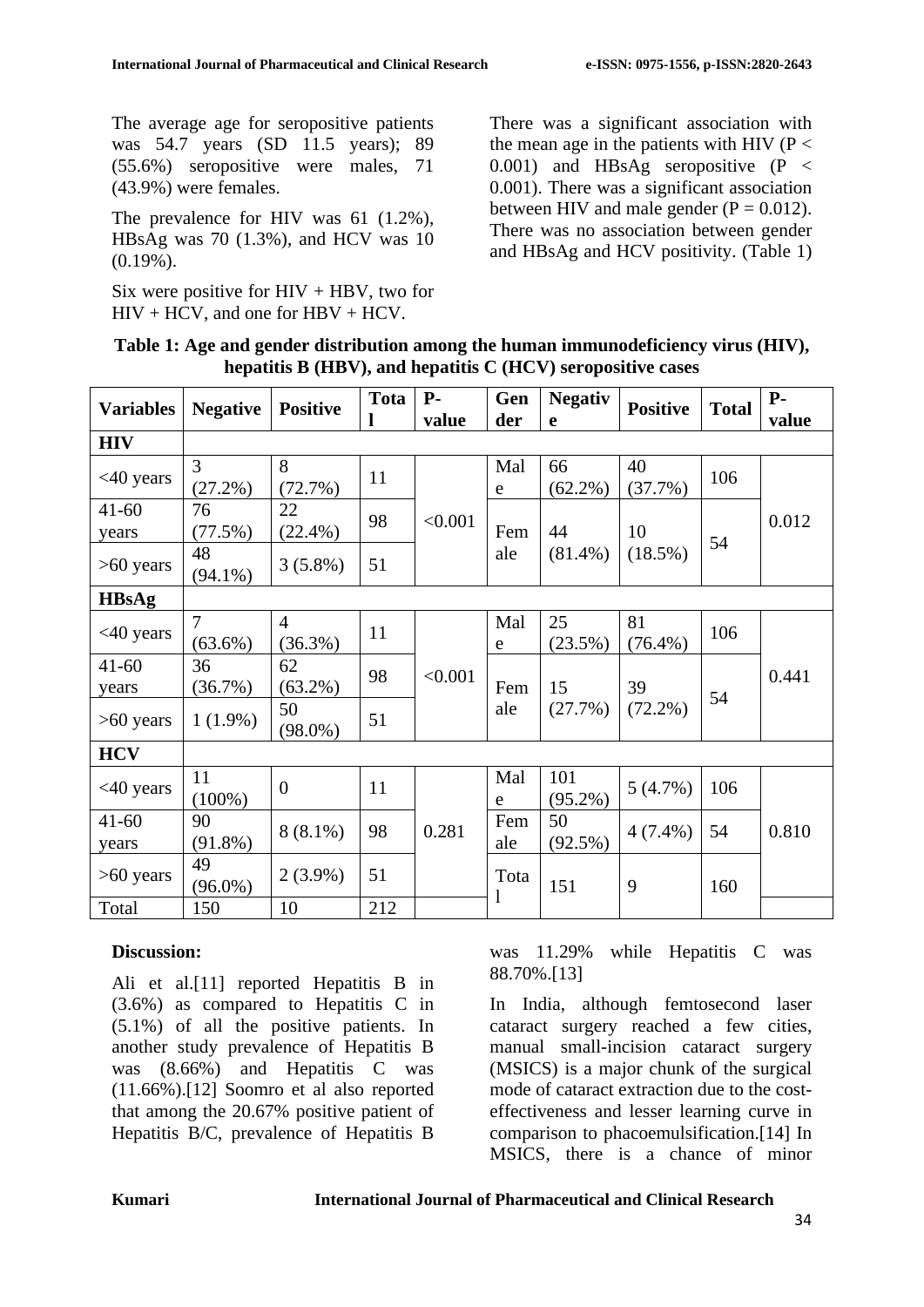bleeding during peritomy and the making of the sclera-corneal tunnel. So, there is a chance of cross-infection to surgeons, nurses, other staff, and patients if the status of the operating patient is unknown to all. At the same time, when a patient is a known case of Human Immunodeficiency Virus (HIV), Hepatitis C Virus (HCV), or Hepatitis B Virus (HBV) infection, all take universal precautions along with special disposable gowns with head cover and goggles, double gloves, and unique waste management is done for that also. Even to prevent cross-infection to other patients, such patients are operated upon last in the operation theatre (OT) to minimize the cross-infection. This is the benefit of knowing the serology status of the patient beforehand. Nowadays, the test percentage has definitely increased from the previous years but still, all operating surgeons or hospitals are not practicing this sometimes due to cost issues of the patient or due to less importance given to this fact. Some advocated doing universal testing or selective testing of a particular viral marker according to the prevalence of that virus in that population for costeffectiveness.[4]

A recent article on the preferred practice patterns of the ophthalmologists while operating on the seropositive patients had stated that ophthalmologists considered needle-prick injury an occupational hazard and most took extra precautions while performing cataract surgery on known HIV-positive patients.[4]

Maddali MV et al.[15] have stated that India can halve the epidemiological burden of HIV over 15 years with the achievement of the UNAIDS90‑90‑90 targets. The eye care providers can play a small but not insignificant part in this. The prevalence of viral infection was found to be higher in the age group between 50 and 60 years in our study. This may be because people in that decade of life present commonly for cataract surgery. Ahmad et al. and Naeem et al. both from Karachi, Pakistan, reported the highest number of seropositive cases in the age group 50–85 years and 55–64 years, respectively.[16, 17]

According to Verma et al.the history of injection from a local practitioner and history of dental extraction were two common risk factors for the HCV infection.[18]

In a study by Arif et al.done in Aligarh, Uttar Pradesh (the same state as this study), a greater number of male patients were found to be seropositive in comparison to the female patients.[19,20]

# **Conclusion:**

The prevalence of viral seropositivity was high among patients scheduled for cataract surgery. For the benefit of the patient and their caregivers, eye care physicians might recommend these patients for counselling and additional management. Viral infections can no longer be neglected in ophthalmic care as the tear film and aqueous have the viral load.

# **References:**

- 1. Sorrell MF, Belongia EA, Costa J, Gareen IF, Grem JL, Inadomi JM, Kern ER, McHugh JA, Petersen GM, Rein MF, Strader DB, Trotter HT. National Institutes of Health Consensus Development Conference Statement: Management of Hepatitis B. Ann Intern Med. 2009; 150: 104-10.
- 2. National Institutes of Health Consensus Development Conference Statement: Management of hepatitis C: 2002--June 10-12, 2002. Hepatology. 2002; 36: S3-20.
- 3. Malik A. Efficacy and performance of various local anesthesia modalities for cataract surgery. J Clin Exp Ophthalmol 2013;S1:007.
- 4. Rewari P, Sharma M, Lohan A, Singh D, Yadav V, Singhal A. Practice pattern of cataract surgeons when